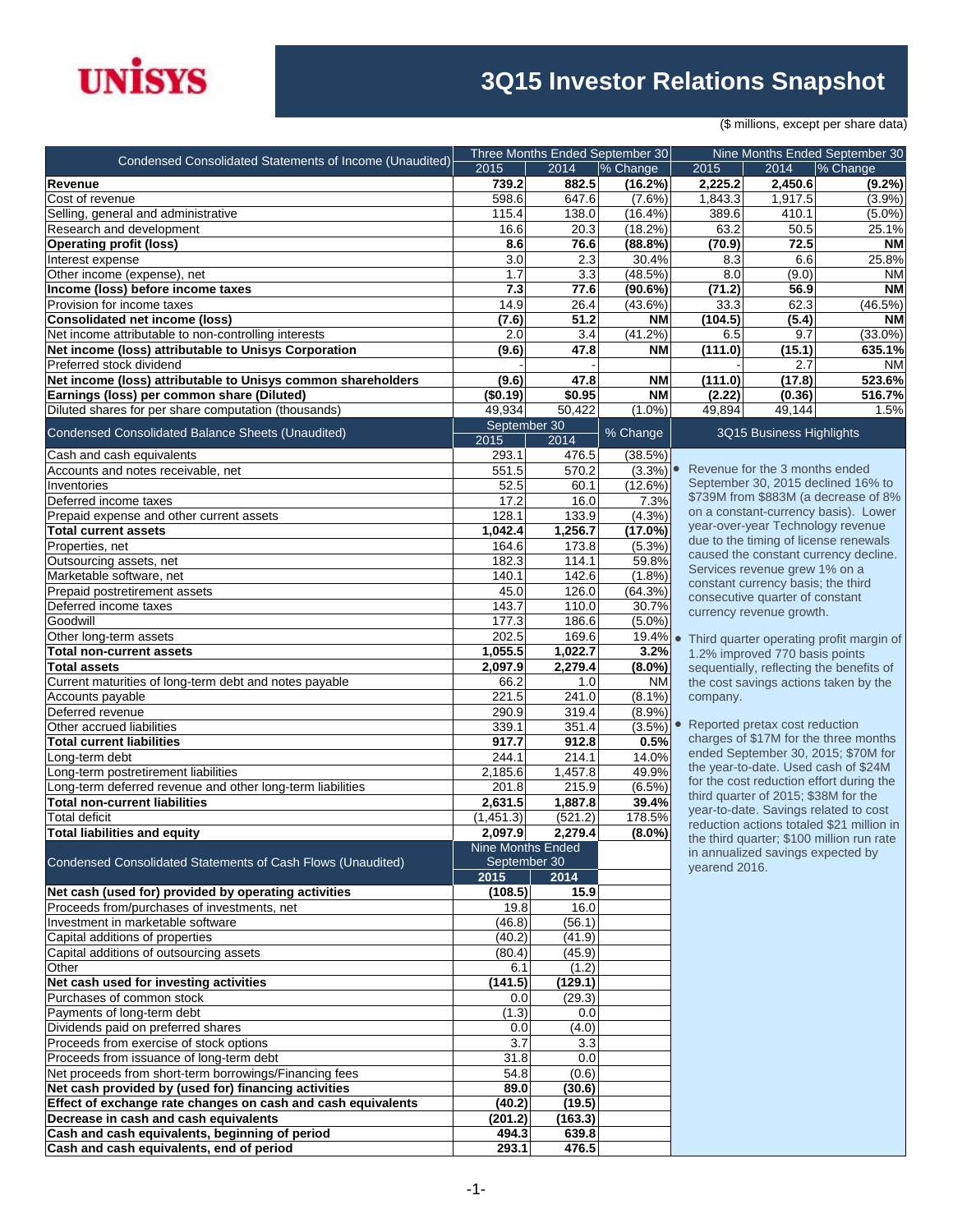

## **3Q15 Revenue Profile (\$M)**



| Segment                         | 3Q15    | 3Q14    | Change        | $\%$          | In Constant Currency        |
|---------------------------------|---------|---------|---------------|---------------|-----------------------------|
| Services                        | \$656.0 | \$711.9 | (\$55.9)      | (7.9%         | 1.3%                        |
| Technology                      | \$83.2  | \$170.6 | (\$87.4)      | (51.2%)       | $(46.1\%)$                  |
| Total                           | \$739.2 | \$882.5 | (\$143.3)     | $(16.2\%)$    | $(8.1\%)$                   |
| <b>Segment Detail</b>           | 3Q15    | 3Q14    | Change        | %             | In Constant Currency        |
| Cloud & Infrastructure Services | \$380.0 | \$439.2 | (\$59.2)      | (13.5%)       | (5.1%                       |
| <b>Application Services</b>     | \$220.7 | \$207.2 | \$13.5        | 6.5%          | 17.0%                       |
| <b>BPO Services</b>             | \$55.3  | \$65.5  | (\$10.2)      | $(15.6\%)$    | (5.8%)                      |
| Technology                      | \$83.2  | \$170.6 | (\$87.4)      | $(51.2\%)$    | $(46.1\%)$                  |
| Total                           | \$739.2 | \$882.5 | (\$143.3)     | $(16.2\%)$    | $(8.1\%)$                   |
| Geography                       | 3Q15    | 3Q14    | <b>Change</b> | $\frac{9}{6}$ | In Constant Currency        |
| U.S.& Canada                    | \$368.7 | \$387.4 | (\$18.7)      | (4.8%         | $(4.5\%)$                   |
| International                   | \$370.5 | \$495.1 | (\$124.6)     | (25.2%)       | (11.3%)                     |
| Total                           | \$739.2 | \$882.5 | (\$143.3)     | (16.2%)       | $(8.1\%)$                   |
| Region                          | 3Q15    | 3Q14    | Change        | %             | <b>In Constant Currency</b> |
| U.S. & Canada                   | \$368.7 | \$387.4 | (\$18.7)      | (4.8%         | $(4.5\%)$                   |
| <b>EMEA</b>                     | \$214.3 | \$260.9 | ( \$46.6)     | (17.8%        | (6.8%)                      |
| Asia Pacific                    | \$80.7  | \$134.2 | (\$53.5)      | (39.9%        | $(31.9\%)$                  |
| Latin America                   | \$75.5  | \$100.0 | (\$24.5)      | (24.4%        | 6.5%                        |
| Total                           | \$739.2 | \$882.5 | (\$143.3)     | $(16.2\%)$    | $(8.1\%)$                   |
| Industry                        | 3Q15    | 3Q14    | Change        | $\frac{9}{6}$ | In Constant Currency        |
| <b>Enterprise Solutions</b>     | \$600.2 | \$763.5 | (\$163.3)     | (21.4%        | (12.3%)                     |
| U.S. Federal                    | \$139.0 | \$119.0 | \$20.0        | 16.8%         | 16.8%                       |
| Total                           | \$739.2 | \$882.5 | (\$143.3)     | (16.2%)       | $(8.1\%)$                   |
| <b>Industry Detail</b>          | 3Q15    | 3Q14    | <b>Change</b> | %             | <b>In Constant Currency</b> |
| U.S. Federal                    | \$139.0 | \$119.0 | \$20.0        | 16.8%         | 16.8%                       |
| <b>Public Sector</b>            | \$173.1 | \$231.5 | (\$58.4)      | $(25.2\%)$    | $(18.6\%)$                  |
| Commercial                      | \$232.5 | \$322.2 | (\$89.7)      | (27.8%)       | $(21.0\%)$                  |
| Financial                       | \$194.6 | \$209.8 | (\$15.2)      | (7.3%)        | 9.2%                        |
| Total                           | \$739.2 | \$882.5 | (\$143.3)     | $(16.2\%)$    | $(8.1\%)$                   |
| <b>Revenue Type</b>             | 3Q15    | 3Q14    | Change        | $\%$          |                             |
| Recurring                       | \$496.6 | \$535.4 | (\$38.8)      | (7.2%)        |                             |
| One Time                        | \$159.4 | \$176.5 | (\$17.1)      | (9.7%         |                             |
| Technology                      | \$83.2  | \$170.6 | (\$87.4)      | (51.2%)       |                             |
| Total                           | \$739.2 | \$882.5 | (\$143.3)     | (16.2%)       |                             |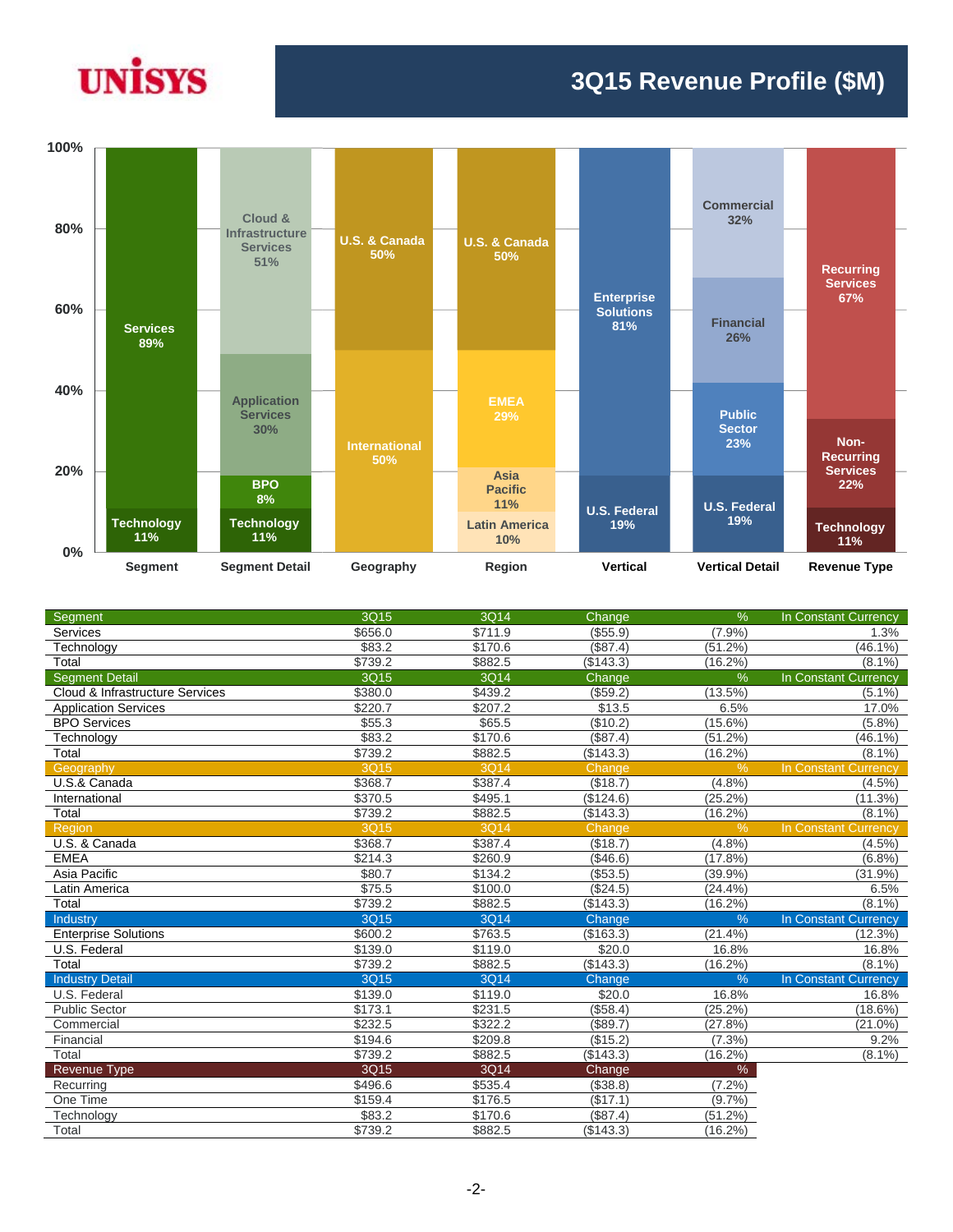## **UNISYS**

## **9Mos15 Revenue Profile (\$M)**



| Segment                         | 9Mos15        | 9Mos14        | Change    | %             | In Constant Currency        |
|---------------------------------|---------------|---------------|-----------|---------------|-----------------------------|
| <b>Services</b>                 | \$1,956.5     | \$2,097.0     | (\$140.5) | (6.7%)        | 1.6%                        |
| Technology                      | \$268.7       | \$353.6       | (\$84.9)  | $(24.0\%)$    | $(17.0\%)$                  |
| Total                           | \$2.225.2     | \$2,450.6     | (\$225.4) | $(9.2\%)$     | $(1.1\%)$                   |
| <b>Segment Detail</b>           | 9Mos15        | 9Mos14        | Change    | %             | In Constant Currency        |
| Cloud & Infrastructure Services | \$1,146.1     | \$1,289.4     | (\$143.3) | $(11.1\%)$    | (3.4%)                      |
| <b>Application Services</b>     | \$640.6       | \$608.5       | \$32.1    | 5.3%          | 14.3%                       |
| <b>BPO Services</b>             | \$169.8       | \$199.1       | (\$29.3)  | (14.7%        | (5.9%)                      |
| Technology                      | \$268.7       | \$353.6       | (\$84.9)  | $(24.0\%)$    | $(17.0\%)$                  |
| Total                           | \$2,225.2     | \$2,450.6     | (\$225.4) | $(9.2\%)$     | $(1.1\%)$                   |
| Geography                       | <b>9Mos15</b> | 9Mos14        | Change    | %             | In Constant Currency        |
| U.S.& Canada                    | \$1,113.3     | \$1,030.5     | \$82.8    | 8.0%          | 8.4%                        |
| International                   | \$1,111.9     | \$1,420.1     | (\$308.2) | (21.7%)       | $(9.0\%)$                   |
| Total                           | \$2,225.2     | \$2,450.6     | (\$225.4) | $(9.2\%)$     | $(1.1\%)$                   |
| Region                          | <b>9Mos15</b> | 9Mos14        | Change    | $\%$          | <b>In Constant Currency</b> |
| U.S. & Canada                   | \$1,113.3     | \$1,030.5     | \$82.8    | 8.0%          | 8.4%                        |
| <b>EMEA</b>                     | \$646.8       | \$803.6       | (\$156.8) | $(19.5\%)$    | (7.4%)                      |
| Asia Pacific                    | \$251.9       | \$324.0       | (\$72.1)  | (22.3%        | $(14.1\%)$                  |
| Latin America                   | \$213.2       | \$292.5       | (\$79.3)  | (27.1%        | $(7.5\%)$                   |
| Total                           | \$2,225.2     | \$2,450.6     | (\$225.4) | (9.2%         | $(1.1\%)$                   |
| Industry                        | <b>9Mos15</b> | <b>9Mos14</b> | Change    | $\frac{0}{6}$ | In Constant Currency        |
| <b>Enterprise Solutions</b>     | \$1,802.3     | \$2,099.8     | (\$297.5) | $(14.2\%)$    | $(5.1\%)$                   |
| U.S. Federal                    | \$422.9       | \$350.8       | \$72.1    | 20.6%         | 20.6%                       |
| Total                           | \$2,225.2     | \$2,450.6     | (\$225.4) | $(9.2\%)$     | $(1.1\%)$                   |
| <b>Industry Detail</b>          | <b>9Mos15</b> | 9Mos14        | Change    | $\frac{0}{6}$ | In Constant Currency        |
| U.S. Federal                    | \$422.9       | \$350.8       | \$72.1    | 20.6%         | 20.6%                       |
| <b>Public Sector</b>            | \$513.0       | \$611.3       | (\$98.3)  | $(16.1\%)$    | $(9.2\%)$                   |
| Commercial                      | \$747.0       | \$866.0       | (\$119.0) | (13.7%        | (4.8%)                      |
| Financial                       | \$542.3       | \$622.5       | (\$80.2)  | $(12.9\%)$    | $(1.3\%)$                   |
| Total                           | \$2,225.2     | \$2,450.6     | (\$225.4) | (9.2%         | $(1.1\%)$                   |
| Revenue Type                    | 9Mos15        | 9Mos14        | Change    | %             |                             |
| Recurring                       | \$1,481.8     | \$1,585.0     | (\$103.2) | $(6.5\%)$     |                             |
| One Time                        | \$474.7       | \$512.0       | (\$37.3)  | (7.3%)        |                             |
| Technology                      | \$268.7       | \$353.6       | (\$84.9)  | $(24.0\%)$    |                             |
| Total                           | \$2,225.2     | \$2,450.6     | (\$225.4) | $(9.2\%)$     |                             |
|                                 |               |               |           |               |                             |